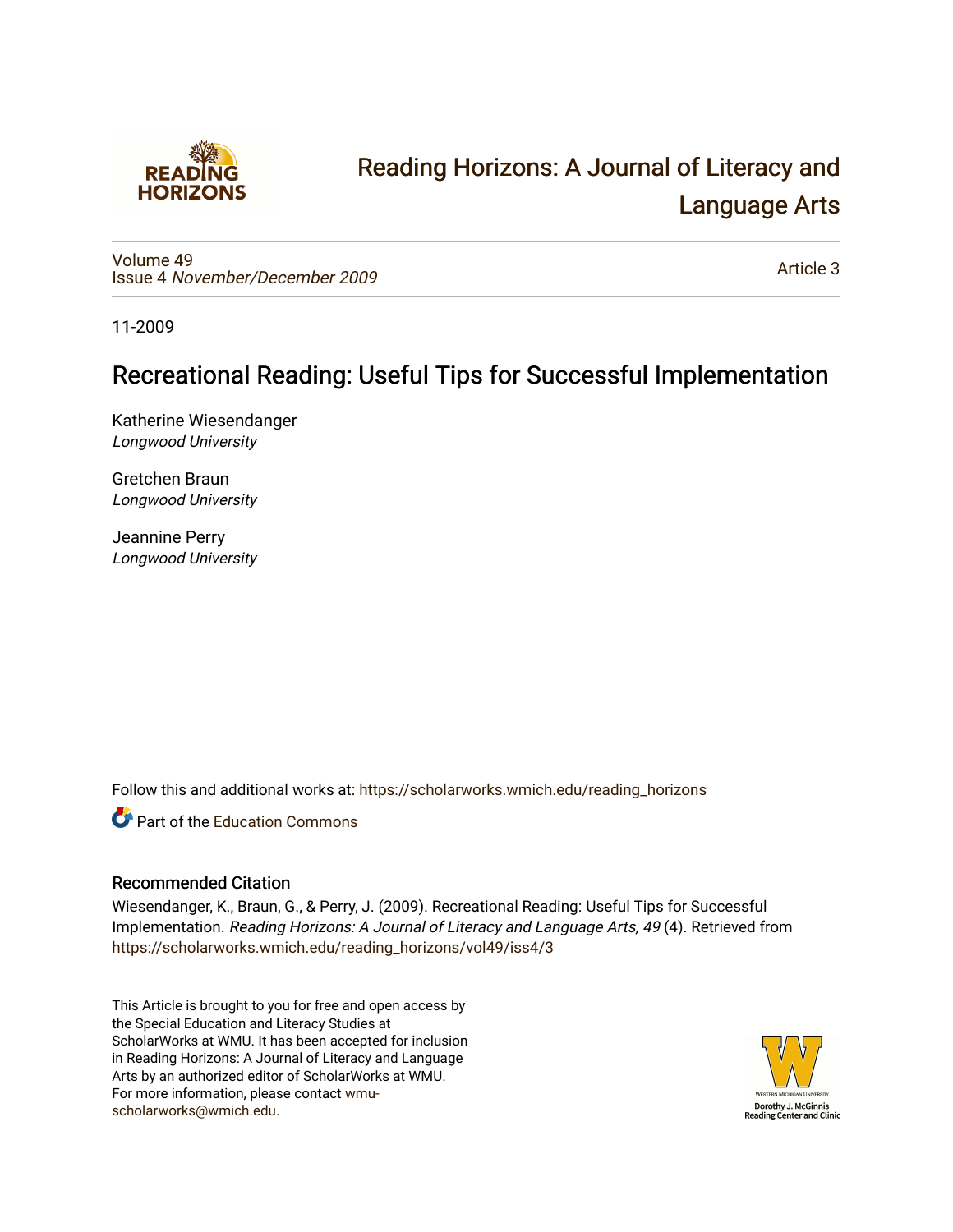

# **Recreational Reading: Useful Tips for Successful Implementation**

**Katherine Wiesendanger, Ph.D. Gretchen Braun, Ph.D. Jeannine Perry, Ph.D.** Longwood University, Farmville, VA

# **Abstract**

This study analyzed characteristics of classrooms where recreational reading is being implemented. It scrutinized those classrooms that housed successful programs and looked for common elements among them. Specifically, we explored the physical, teacher, student, and program factors within these classrooms that contributed toward their success. Focusing on the responses from 33 participants, the article summarizes the elements most frequently mentioned under each of the four major components. Finally, we discuss how these factors contribute to the successful implementation of recreational reading.

For decades, educators have theorized that incorporating recreational reading into classrooms sets the structure for children to practice reading, as well as supports their literacy development. While the format and implementation of recreational reading programs may vary, several follow the same basic principles. SSR (sustained silent reading), DEAR (drop everything and read), SQUIRT (silent, quiet, uninterrupted individualized reading time), and USSR (uninterrupted sustained silent reading) merge fundamental elements of modeling, self-selection, and self-pacing. The incorporation of recreational reading into the total reading program is based largely on the thesis that reading is an accrued skill. Therefore, it seems logical to assume that practice makes one more proficient. The popularity of these programs has been supported by research (Guthrie & Wigfield, 2000; Nagy, Campenni, & Shaw, 2000)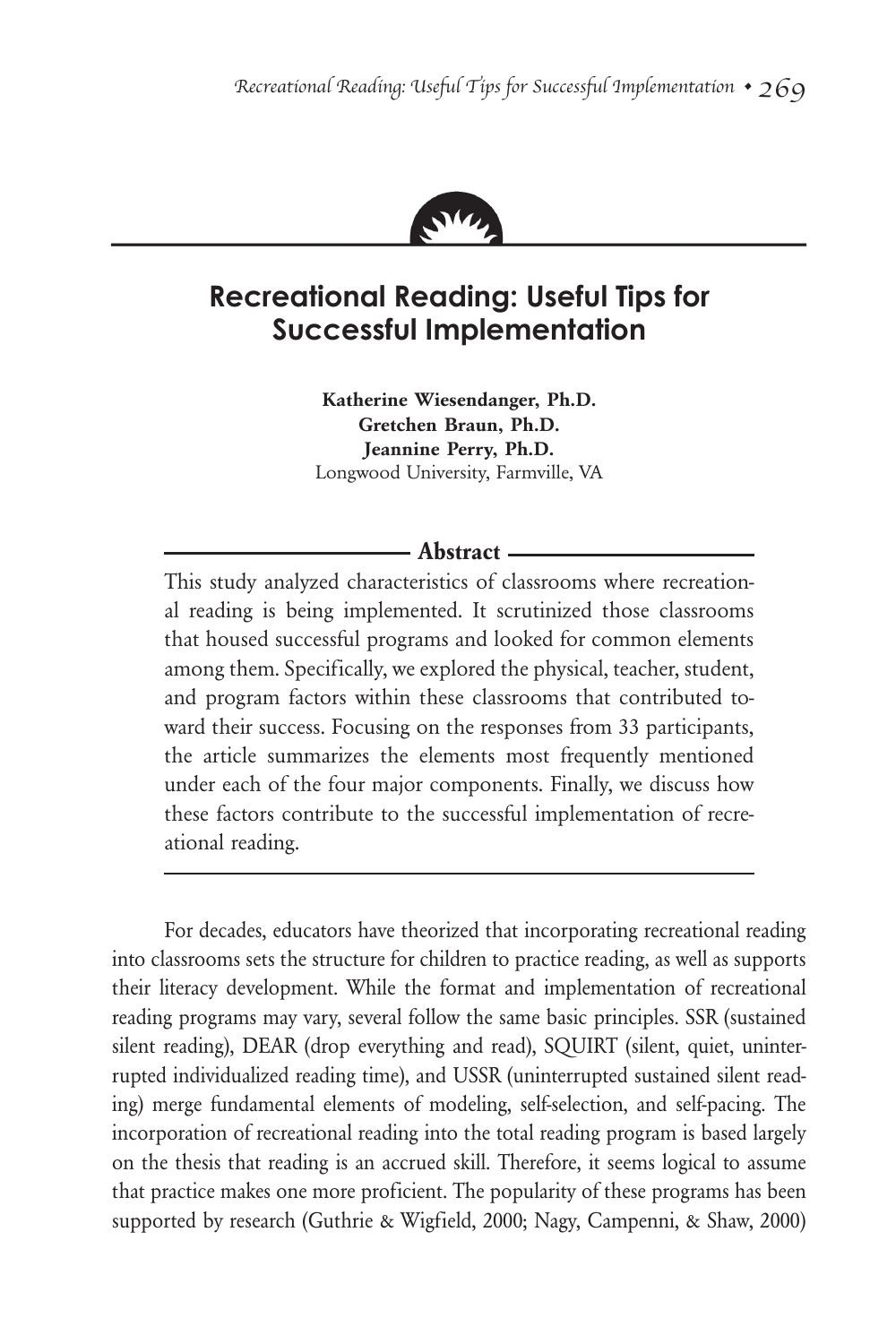showing that there is a positive correlation between time spent reading and reading achievement.

Additional studies have lent support to establishing recreational reading programs. Research has demonstrated that those students who read by choice read more than others (Aranha, 1985; Dully, 1989; Dymock, 2000; Wilmont, 1975), and that children who engage in recreational reading programs perform better on standardized reading tests and achieve higher academically (Block & Mangieri, 1996; Fisher, 2001). In essence, they concluded that SSR enables children to develop their ability to concentrate for longer periods of time. There also appears to be a positive correlation between the amount of time children spend on recreational reading and scores on standardized comprehension tests and vocabulary development (Block, 2001; Gallik, 1999; Krashen, 1993). Further, children engaged in recreational reading for only 15 minutes a day improve in both ability and attitude toward reading (Collins, 1980; Taylor, Fyre, & Maruyama, 1990; Wiesendanger & Bader, 1989).

In 1985, The National Academy of Science's document "Becoming a Nation of Readers" supported advocates of recreational reading programs enthusiastically when the panel recommended the practice stating that "research suggests that the amount of independent, silent reading children do in school is significantly related to gains in reading achievement" (Anderson, Hiebert, Scott, & Wilkinson, 1985, p. 76). This did much to reinforce the idea that recreational reading programs improved reading achievement, resulting in more programs implemented in countless American school districts. Educators reasoned that since large numbers of students rely on the school day for their recreational reading, it should therefore be incorporated into the curriculum (Fisher, 2001).

However, not all the research supports the implementation of recreational reading programs. There are a number of studies (Collins, 1980; Dwyer & Reed, 1989; Ivey & Broaddus, 2001; Langford Allen, 1983; Manning & Manning, 1984; Summers & McClelland, 1982) whose findings reveal that SSR has no positive impact on attitude or achievement. The National Reading Panel (NRP) (2000) report also challenged the claim that SSR has positive effects, and noted the absence of quantitative evidence supporting its implementation. While the panel concluded that beginning reading instruction should include phonemic awareness, phonics, vocabulary, guided oral reading, use of computer technology, and comprehension strategies, they failed to advocate the use of sustained silent reading as a sound educational practice. The panel suggested that replacing the use of the silent reading time in the classroom with direct instruction should produce better test results.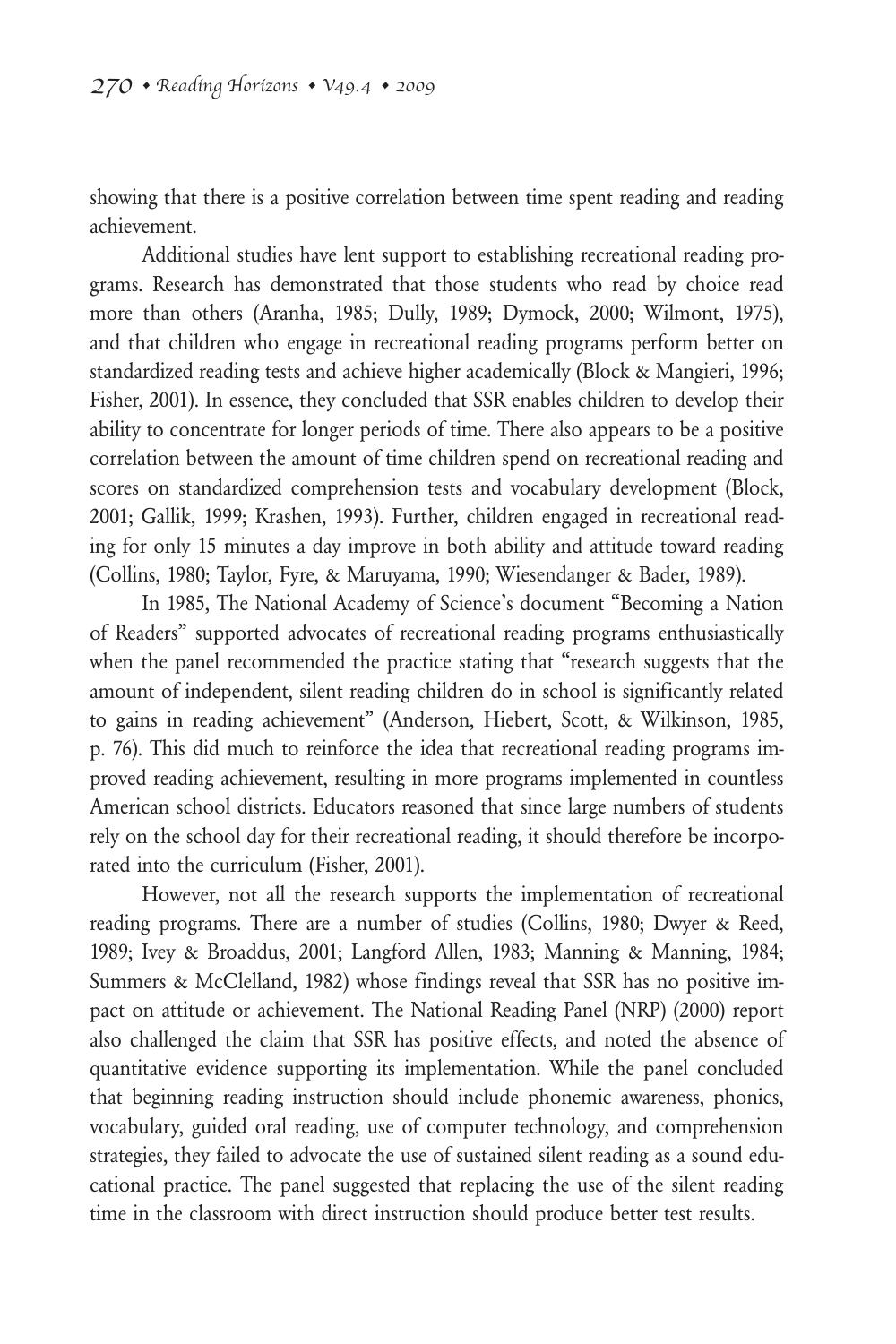Many leading literacy researchers and educators have debated the findings of the NRP (2000) report. The results have been the basis of numerous controversial discussions that accuse the panel of ignoring existing non-experimental findings favoring recreational reading. There is evidence that the NRP report has impacted the literacy curriculum in American schools, resulting in less emphasis on recreational reading in the classroom (Fisher, 2001). In spite of the numerous studies favoring recreational reading programs and the acknowledgment of the importance of children engaging in the reading process, since the NRP report many teachers have forfeited silent reading altogether in favor of implementing more direct instruction into the classroom. Teachers and administrators want to implement a research-based literacy program that aligns with state and federal guidelines, and are not eager to incorporate a practice that the NRP report does not completely support. While we acknowledge that instruction in phonemic awareness, vocabulary, and guided reading are important components of a complete reading program, we feel that eliminating recreational reading from the classroom entirely may be the equivalent of throwing the baby out with the bath water. Knowing that the value of incorporating recreational reading has come into question, it nonetheless seems prudent to assume that reading books independently is a valuable component of reading instruction. Educators can not ignore the evidence that providing a framework for recreational reading in classrooms might give students their only opportunity to apply what they have learned and develop a love for reading. Literacy experts agree that children need to participate in the process of reading in order to become better readers, and that reading silently develops their proficiency.

Further, the limitations of basal readers support using trade books as reading materials for students (Block & Dellamura, 2001; Duke, 2000). Advantages include the wide variety of books available to teachers, ensuring that each student will find a book that matches his or her interests and ability level and that trade books offer a wealth of vocabulary, and sophisticated sentence structure because they use authentic language. Additionally, the research that has shown the positive effects of recreational reading simply cannot be ignored. Further, while the NRP (2000) report did not endorse recreational reading programs, a closer scrutiny reveals that it does not negate the positive influence independent reading may have, nor the possibility that wide independent reading impacts vocabulary development and reading comprehension. Rather, the report called for better designed studies.

Consequently, because of the importance many professionals attribute to recreational reading, this study analyzed characteristics of classrooms where it is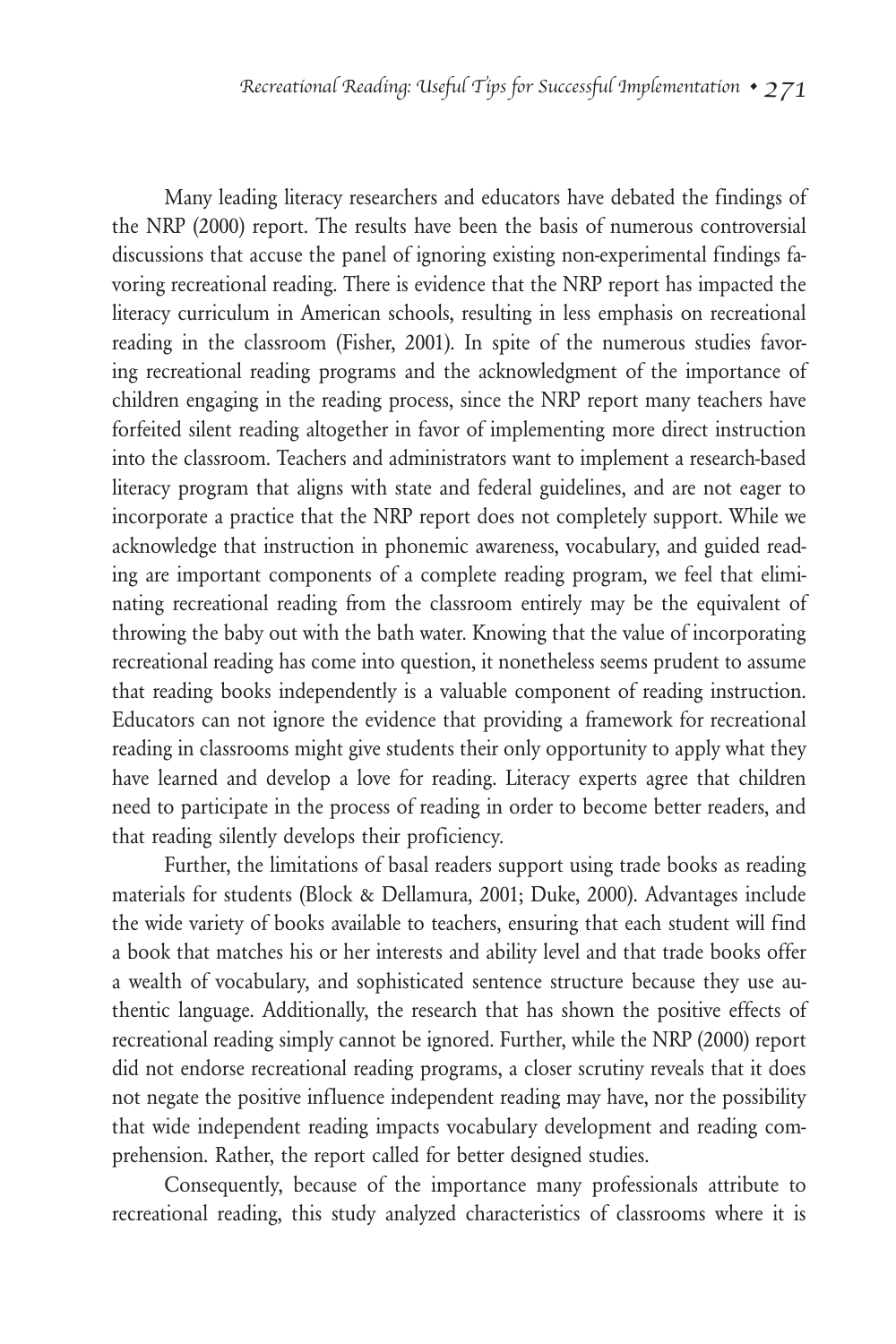being implemented despite the NRP (2000) report. However, instead of focusing on programs as a whole, we scrutinized classrooms that housed recreational reading programs and looked for common elements. By having classroom teachers describe the aspects that they felt contributed to its success, we sought to determine their common threads and key elements. Specifically, in this study we explored how the 1) physical factors, 2) teacher factors, 3) student factors, and 4) program factors within classrooms that housed recreational reading programs contribute toward making them successful.

#### **Method**

We used the multi-site case study (Bogdan & Biklen, 2003) that explored the viewpoints of teachers who were implementing successful recreational reading programs. Duke and Mallette (2004) advocate using case studies as a way to situate findings within a specific context. The instrument (Table 1), developed by the authors, focused on four factors: 1) program, 2) physical, 3) teacher, and 4) student. We felt that these contributed toward making recreational reading successful in the classroom. It was given to a six-person panel of literacy experts for their feedback and the authors made changes based on their input. The instrument yielded a Cronbach alpha coefficient of .9, which exceeds the .7 minimum required for the reliability to be acceptable (Pallant, 2007). Incorporating the multi-case study (Bogdan & Biklen, 2003), we sought to determine common elements among these four factors that contributed to the successful implementation of recreational reading programs.

#### **Table 1.** Recreational Reading Survey and Interview Questions

#### **General Questions:**

- 1. Number of years I have implemented a recreational reading program \_\_\_\_.
- 2. Number of years I have taught \_\_\_\_\_.
- 3. Grade level I am currently teaching \_\_\_\_.
- 4. Circle one: I am implementing a recreational reading program (a. by choice, b. not by choice). Please explain.
- 5. Circle one: I (do, do not) feel that all children participate in the recreational reading program and that it benefits their literacy development.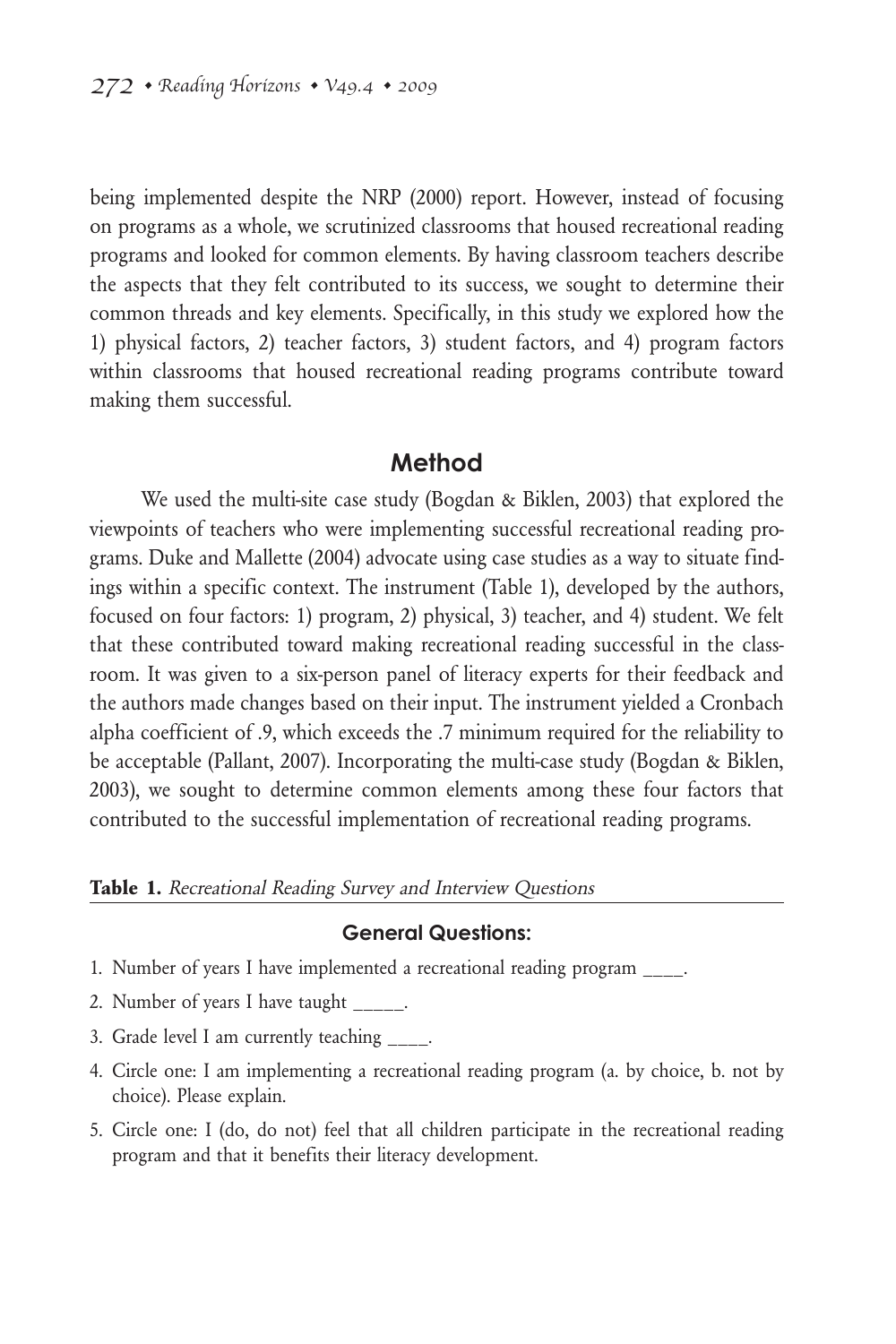# **Survey and Interview Questions:**

Directions: Please answer the following eight statements. There are two under each of the four categories.

# **Physical Factors**

- 1. The physical factors in the classroom are (a. important b. neutral c. unimportant) in determining the success of a recreational reading program.
- 2. List the physical factors in your classroom that you feel contribute to the success of the recreational reading program.

# **Teacher Factors**

- 1. The teacher factors are (a. important b. neutral c. unimportant) in determining the success of a recreational reading program.
- 2. Explain how the teacher can facilitate the success of the recreational reading program.

# **Student Factors**

- 1. The student factors are (a. important b. neutral c. unimportant) in determining the success of a recreational reading program.
- 2. List three things students can do during recreational reading to improve their time on task behavior.

# **Program Factors**

- 1. The program factors are (a. important b. neutral c. unimportant) in determining the success of a recreational reading program.
- 2. Explain how the program factors can facilitate the success of the recreational reading program.

98 teachers from middle class school districts in western New York and central Virginia, who were enrolled in a graduate program in Literacy, were given the survey (see Table 1) which took approximately 60 minutes to complete. Of the 98 teachers, 90 finished the survey, a 92% completion rate. Of these 90 respondents, a total of 33 teachers indicated that they were implementing recreational reading programs that incorporated the basic elements of seeking, self-selection, and self-pacing in their classrooms as children selected their reading material from appropriately leveled text and read at their individual pace. The participants' grade levels ranged from teaching first grade through sixth grade. Their average length of teaching was five years, all indicated they had voluntarily implemented the program, and the average length of implementation was four years. These teachers perceived that all of their students participated in a program that helped children's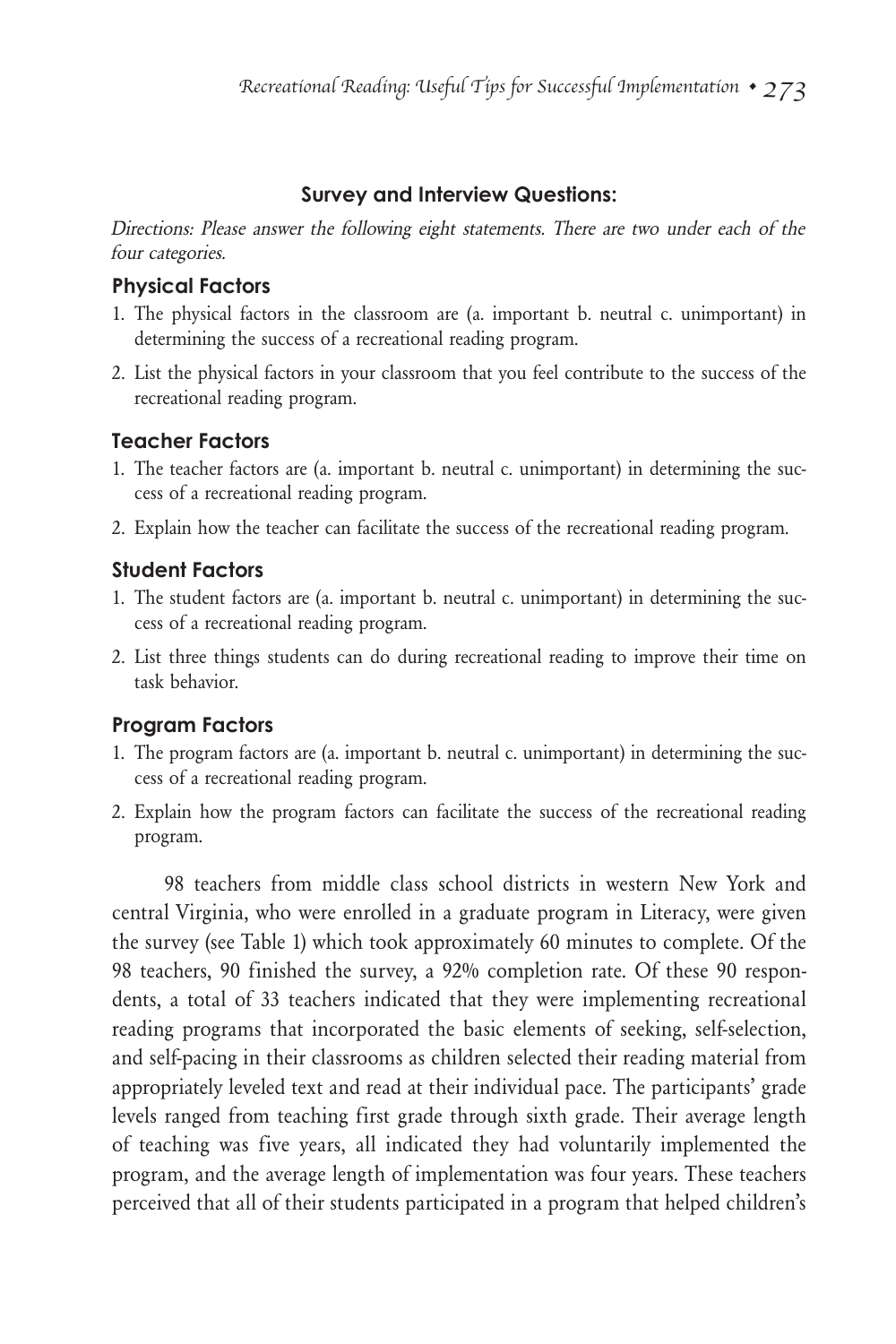literacy development. Focusing on the responses from these 33 participants, we conducted follow-up interviews within each of their classrooms to clarify statements or elaborate on ideas. They also opened their classrooms for us to observe and interact with their students.

We next established a list of codes (see Figure 1) and developed a form to use when assessing each teacher's response to the questions on the survey. With the assistance of graduate students, information was entered into a database and sorted by criteria. All responses were recorded and summarized to analyze each of the four factors on the survey. In order to gain a deeper insight into the process, we included excerpts from the teachers' report.

| <b>Program factors</b>  | <b>Physical factors</b> | <b>Teacher factors</b> | <b>Student factors</b> |
|-------------------------|-------------------------|------------------------|------------------------|
| (PF)                    | (PHF)                   | (TF)                   | (SF)                   |
| <b>Balanced program</b> | Classroom libraries     | Independent level      | <b>Buddy modeling</b>  |
| (BP)                    | (CL)                    | (IL)                   | (BM)                   |
| Schedule                | Book walk               | Text selection         | Setting goals          |
| (S)                     | (BW)                    | (TS)                   | (SG)                   |
| Location                | Material placement      | Pretend read           | <b>Book marks</b>      |
| (L)                     | (MP)                    | (PR)                   | (BM)                   |
| Environment             |                         | Teacher modeling       | Student response       |
| Ε                       |                         | (TM)                   | (SR)                   |

**Figure 1.** List of Codes

### **Data Analysis**

We used an inductive approach for analysis and assigned codes to data segments that either addressed our research questions or that raised important issues or ideas about the implementation of recreational reading programs, and assigned codes to transcript segments that captured remarks shared by multiple participants (Bogdan & Biklen, 2003; Seidman, 1991). We then constructed matrices that included highlights of data drawn from interviews that illustrated common elements across the classrooms. Each of the four factors related to recreational reading programs included representations of the categories yielded by the data.

# **Results and Discussion**

Our results are based on the four factors: 1) program, 2) physical, 3) teacher, and 4) student, which guided our research question. For a deeper understanding of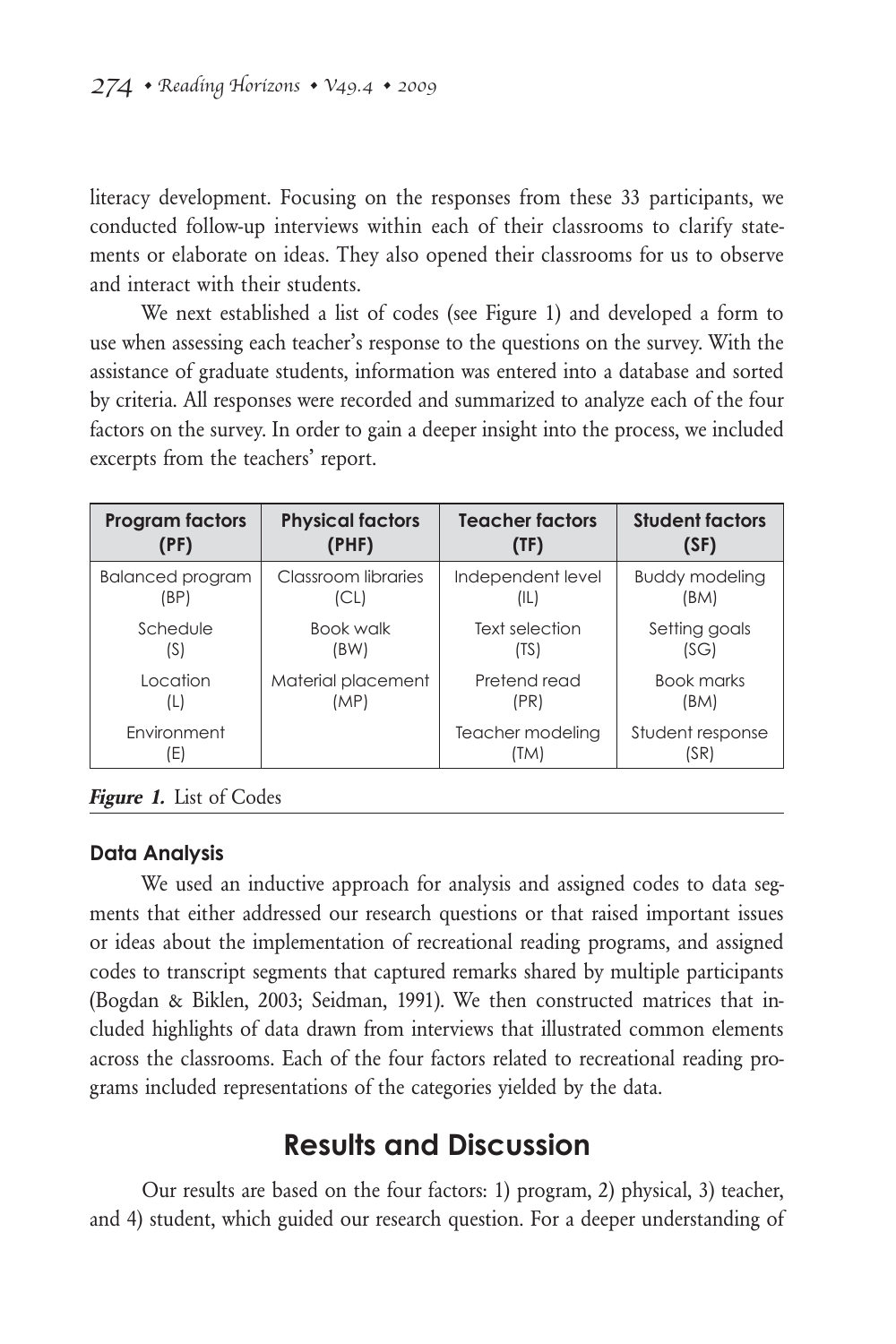and the teachers' viewpoints, we discuss each factor individually, and include comments drawn from the interviews. Based on teachers' feedback, we summarize the elements most frequently mentioned under each of the four major factors. Finally, in order to assist those who want to develop a program that meets the needs of their students, we discuss the contributing factors that participants felt were important to the successful implementation of a recreational reading program.

#### **Program Factors**

Participants (91%) stressed that recreational reading is not a stand-alone activity, and emphasized the importance of teaching decoding as well as comprehension strategies for students to develop the ability to read successfully. They acknowledged that incorporating recreational reading into the total literacy program gave children the opportunity to practice reading in an authentic situation, but felt it should be one element of a balanced reading program. In order to develop their reading ability, children need explicit instruction, and recreational reading programs enable children to improve and expand newly acquired skills. As one teacher wrote, "If children are experiencing difficulty with basic reading fundamentals, they need instruction in how to read, in addition to time and books." The standard amount of time these teachers implemented recreational reading was for a 20-minute period within a two-hour block for literacy. The remainder of the time included guided reading, word building, vocabulary, reading to children, and writing activities. The general consensus of opinion among these teachers was that the disabled reader will suffer if recreational reading is not part of a total reading program, and they stressed the importance of children being given time to practice reading, as well as receiving instruction in how to read.

Other important elements in SSR implementation included scheduling and location. Results (82%) from the interviews strongly suggest children are more likely to develop the reading habit if they read daily for an appropriate length of time. For example, responses indicated that the program was more effective if teachers spread a reading time block into five daily shorter sessions, rather than fewer longer ones. Their rationale was that children could more easily resume reading and were better able to remember information about the material if the time interval between sessions was shortened. As one teacher summarized, "The experience of reading daily is what develops their skills."

All (100%) of the teachers recommend adhering to a consistent daily scheduling pattern, emphasizing that time for recreational reading be established at the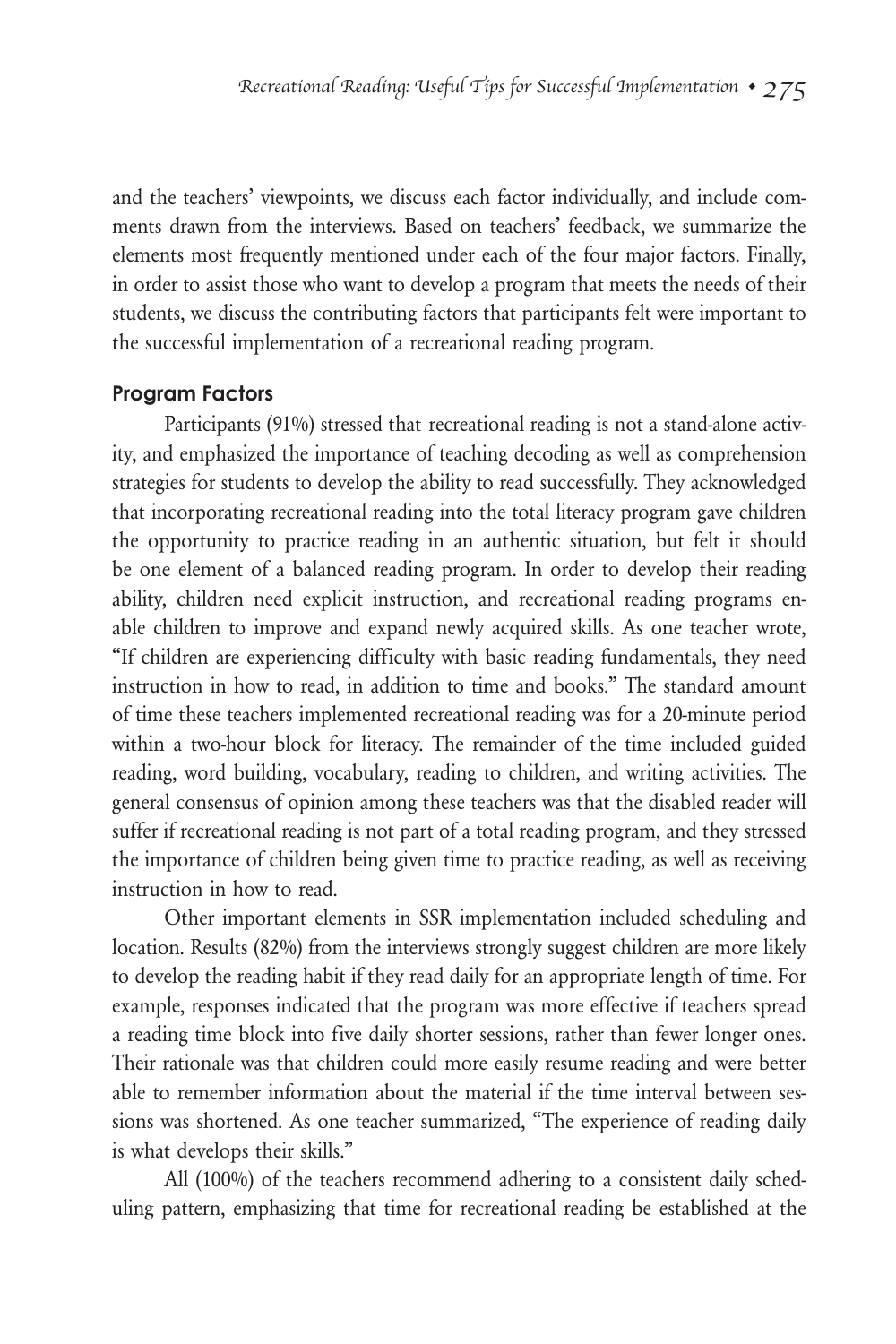beginning of the class and never sacrificed. This is particularly important for high needs children because predictability contributes to their success. One teacher wrote that "establishing the time as important and worthy of protecting allows for a more even transition and minimizes off task behavior."

Participants (61%) also advised that changing the physical environment for recreational reading signifies its importance and children responded better when they moved their location. Suggestions included moving to the cafeteria, school library, outside lawn, or a different classroom. If remaining in one's own classroom was the only option, allowing children to select their favorite reading place within the room may motivate them. They did stress that the location change should be consistent because children are more productive and comfortable when working in an environment that has an established routine.

#### **Physical Factors**

All (100%) of the responding teachers noted the importance of establishing classroom libraries housing a wide array of reading material, including books, magazines, and succinct, pertinent articles from newspapers and magazines that students could completely read in one sitting. This less restrictive philosophy is particularly successful when trying to motivate the reluctant reader. As one teacher noted, "Children are more likely to become engaged when they can select from a variety of materials." One idea that surfaced was to cut out the individual stories from old multi-leveled reading series, and place each story between colorful papers in a loose-leaf binder.

Many teachers (82%) noted that asking children to bring in books from home or another source is effective only if they are already readers, but unsuccessful if they have not developed the habit of reading. One teacher emphasized that "for many of these children, there are no books at home and they do not have access to other resources." In addition to having a sufficient amount of interesting, readable text available to help maintain children's curiosity, teachers stressed the importance of rotating and adding new material to the classroom library. Seventy-six per cent (76%) suggested the importance of introducing the material through a book walk to increase children's interest. One teacher wrote, "Children gravitate toward the material when I briefly discusses the book's cover, title, author and content." Another stated, "I use book walks to make easy material acceptable by explaining how I enjoy reading these books."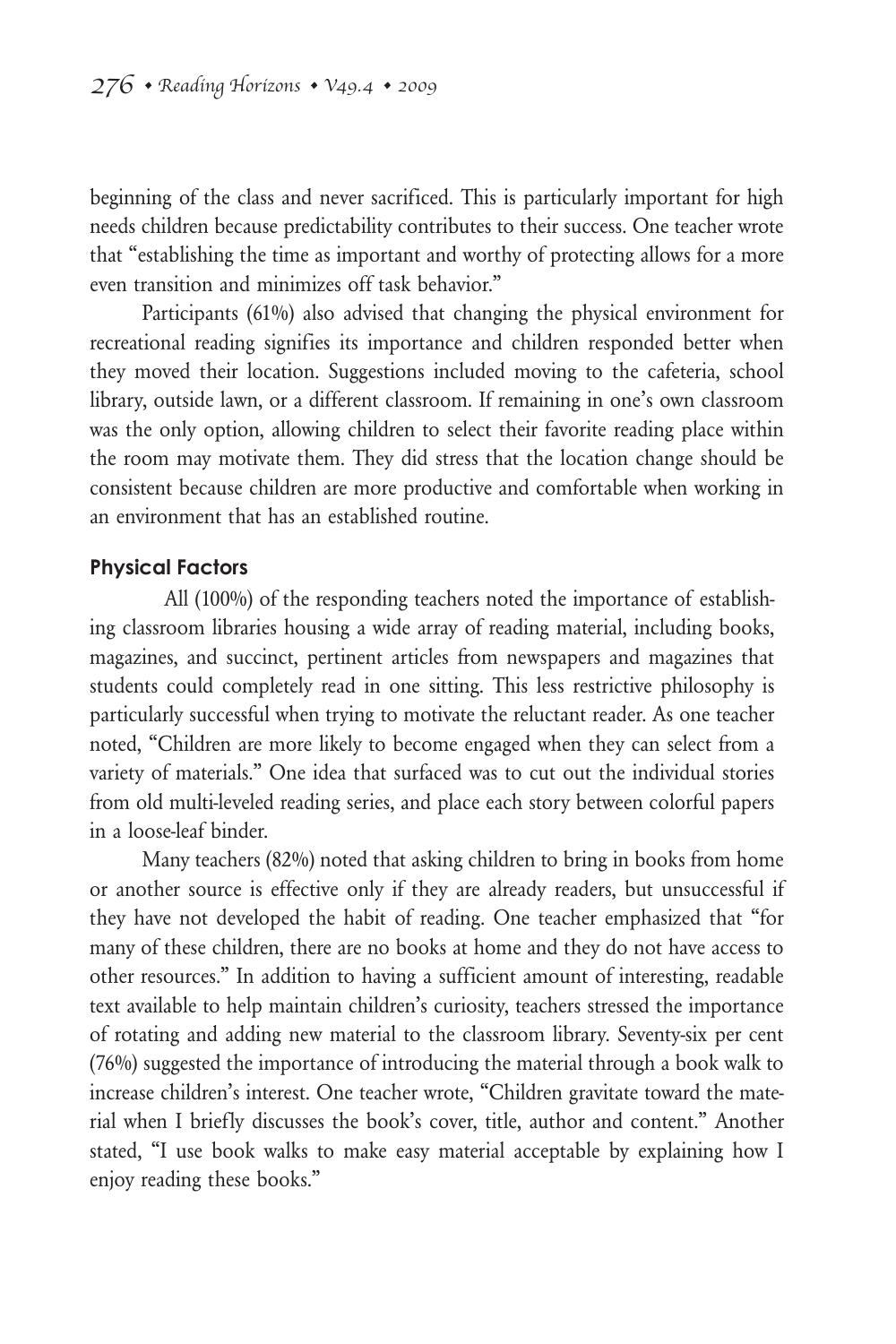Accessibility and placement of the reading material is also important. Teachers (79%) noted that children tended to select materials that were easily accessible, with visible covers and placed in a convenient location, rather than hidden on bookshelves difficult to retrieve. In order for a child to make significant progress independently, it is also crucial for the reader to select materials that are not only enjoyable and exciting, but readable. Most teachers (94%) mentioned the importance of developing a system whereby children could easily select appropriately leveled material at their independent reading level. One commented, "Each child must choose reading material that is both enjoyable and easily readable."

#### **Teacher Factors**

Most participants (82%) stressed the importance of teachers knowing the independent reading level of each student in their classroom and helping children make appropriate book selections by taking a supportive role. They suggested that by giving students guidelines for book selecting strategies, a high percentage were able to choose appropriately leveled, interesting material. For children who have difficulty choosing text that matches their ability level, 61% recommend that teachers model a strategy for text selection. One mentioned frequently was The Goldilocks Strategy (Ohlhausen & Jepsen, 1992) based on the folklore tale "The Three Bears." In this strategy, teachers guide children to use criteria such as text length, size of print, familiarity, illustrations, and readers background, to determine whether the text is too easy, just right, or too hard. By modeling this strategy, teachers show children the importance of considering these elements when determining the difficulty level of a text. Although time consuming, participants felt it was worthwhile to implement, because it enabled children to select appropriate material.

While the aforementioned strategy facilitates the material selection process for the vast majority of children, 61% of the participants stressed the importance of closely monitoring and giving additional guidance in material selection to children who either "pretend read," or simply hold the book. The following comment summarized many responses. It is important to "not allow the pretend readers to fall through the cracks, because they are the very ones who benefit most from recreational reading." One suggestion for determining the suitability of text is to privately have the child read a brief excerpt from the selected material to the teacher. If it is too difficult, the teacher should allow the child to keep the material, but supplement it with an appropriately leveled text for the student to read. This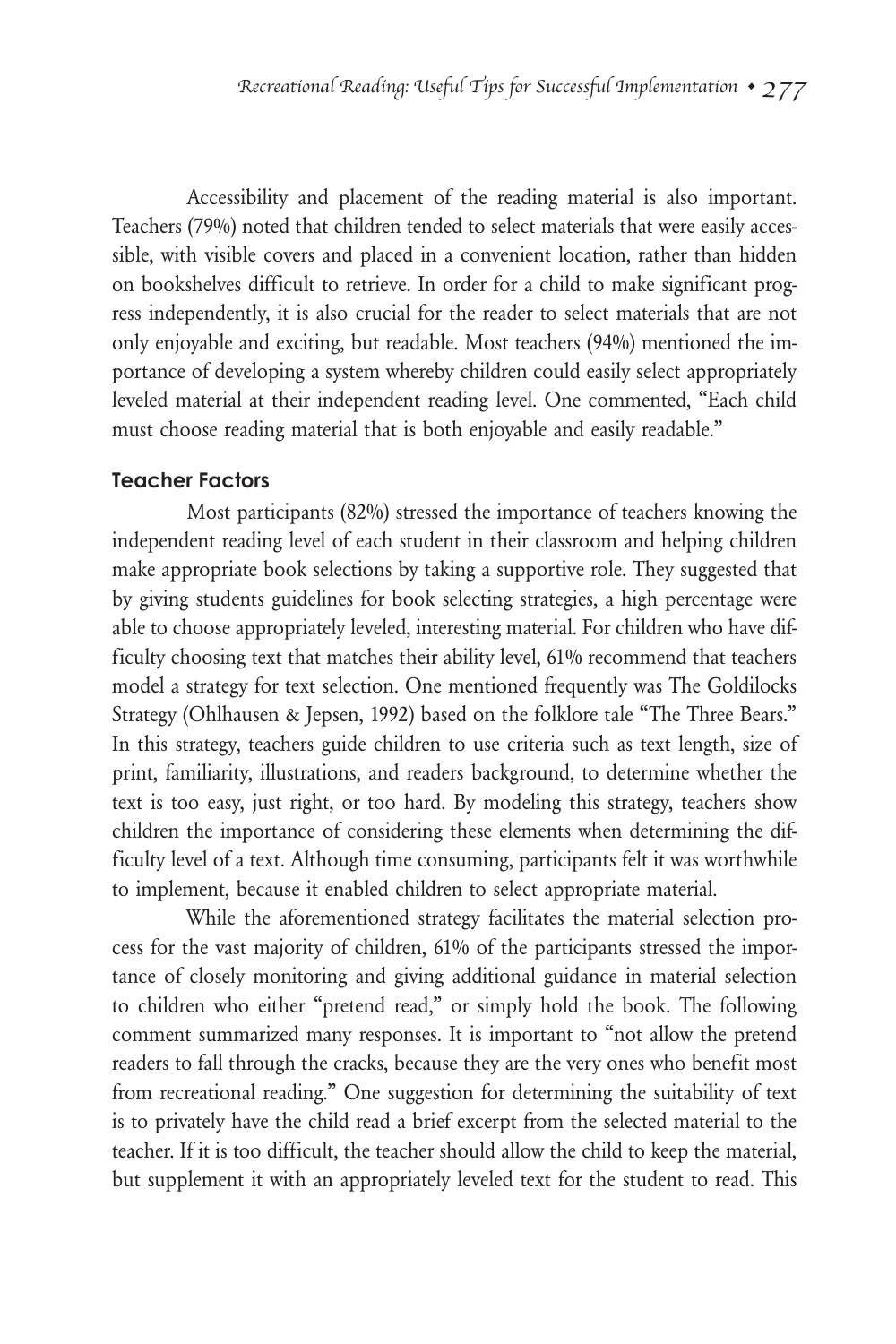approach offers an alternative to the scenario where the teacher takes the "too difficult" material from the child and instructs him to find something easier.

Participants stressed that the pretend reader needs close monitoring and easier, interesting reading material, and that, following the session, it was important for the teacher to solicit brief feedback about the text from the student. As one stated, "I solicit a verbal critique following reading from these children and let them know I value their feedback." Many commented that when they ask children for their opinion on the appropriateness of the material for a project, upcoming unit, or other classroom use, children had much more incentive to read it. As one teacher summarized, "The child feels important because he is reading the appropriately leveled material for the purpose of giving feedback, and understands his opinion is valued, rather than because he is incapable of reading anything more difficult."

Responses (73%) indicated that teacher modeling is crucial, and that children and teachers must read together for the program to be successful. One teacher summarized the comments of many when she wrote, "Children learn by following the modeled behavior of others." Participants extended the crucial influence of modeling to include before and after the reading time, and suggested that teachers should demonstrate their interest in and enjoyment of reading by commenting upon and discussing books they personally read. As one response indicated, "Children in my classroom know I love to read because I discuss enthusiastically the book I'm reading. My love for reading is contagious."

### **Student Factors**

Feedback from 61% of the participants stressed the importance of buddy modeling which incorporates coordinating the recreational reading program with a teacher from a different grade, and pairs an older child with a younger child to read silently from their own materials. One teacher stated that the "success of this model was apparent because the younger children wanted to sit next to their older buddies, who were given the important duty of modeling silent reading behavior for their younger partner and showing them the value of reading." An additional benefit to this model was that it became acceptable for older students to read material that was below their grade level. Participants emphasized that the purpose of buddy modeling was not for the older student to assist the younger children in their reading, but rather uninterrupted practice for both.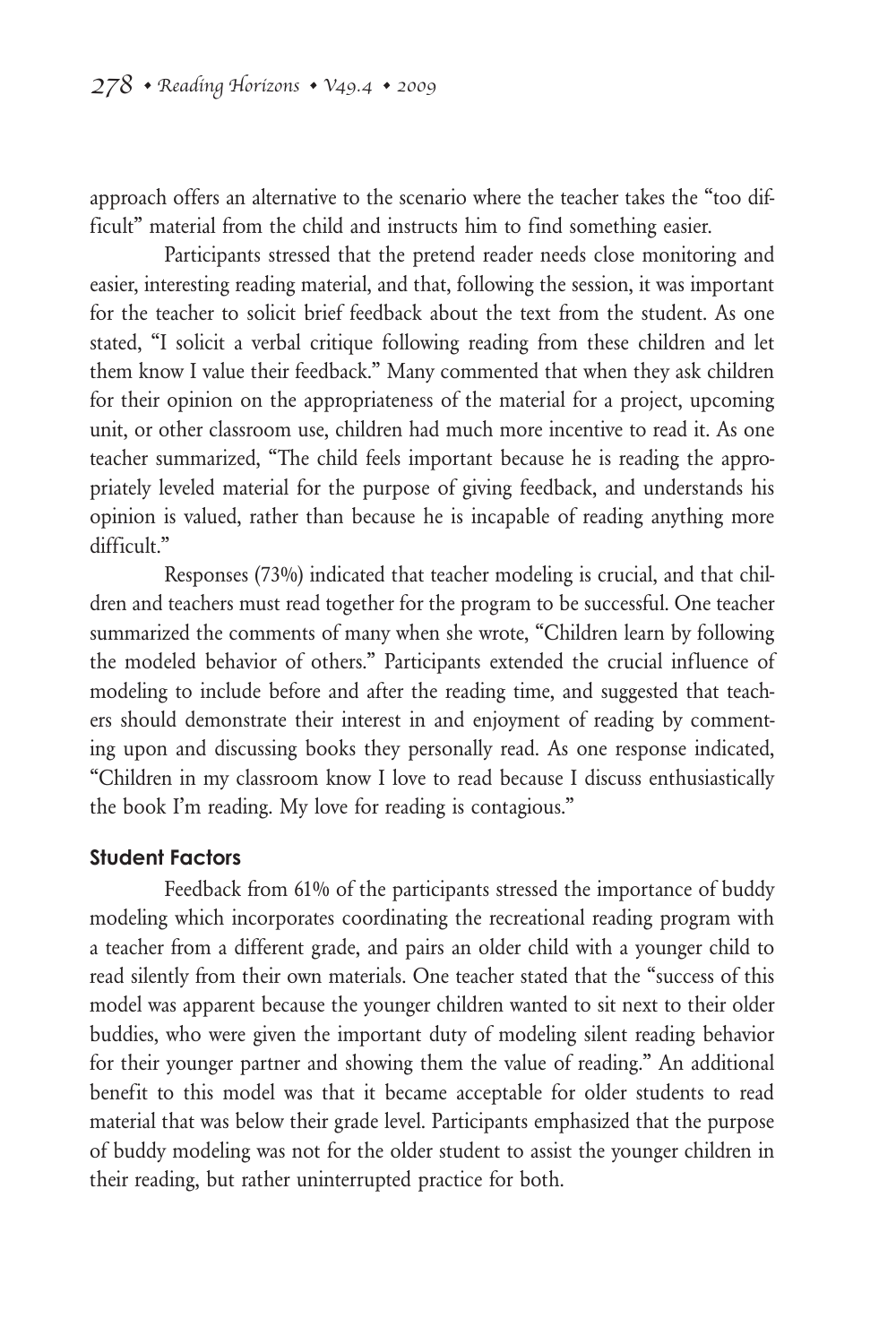About half of the participants (51%) suggested that having children set goals by predicting the number of pages they anticipate reading during the upcoming session was beneficial. One teacher commented, "Allowing children to determine their own goals gives them ownership of their own learning, which is a strong motivator." Also mentioned was the importance of having children use bookmarks as they enabled children to readily find their place from the previous session, making for a smooth transition from one day to the next.

While the participants did not advocate giving grades or incorporating certain follow-up activities that focused on heavy accountability, they did recommend that students react to what they have read. However, they stated that children responded favorably when they implemented non-threatening follow-up activities, and that encouraging students to engage in discussions about text increased their participation and motivation. Follow-up activities included sharing responses with a partner or small peer group, journal writing, or a whole-class discussion revolving around a common theme.

# **Conclusion**

The main goal of a recreational reading program is to provide an opportunity for children to read for pleasure. This can contribute toward enabling children to become lifelong readers by providing them with a safe, caring community, and a significant degree of choice about what, how, and why they are reading. The fact that there are literacy experts with opposing viewpoints indicates that implementing a recreational reading program in the classroom is more complicated than previously thought. Instead of debating the merits of recreational reading, the purpose of this article is to concentrate on classrooms where teachers are implementing the program and search for commonalities that contribute to its success. By focusing on the common elements, others may gain insight into how to modify their programs to improve reading attitude and promote reading engagement. Using these suggestions, teachers may then modify the original design and refine the individual aspects to meet the needs of all their students.

Within a total reading program, having children read independently as part of the daily routine may be valuable. Teachers must first determine what they want their children to achieve from the recreational reading program, whether it is fluency or more time reading silently for improved comprehension. The objective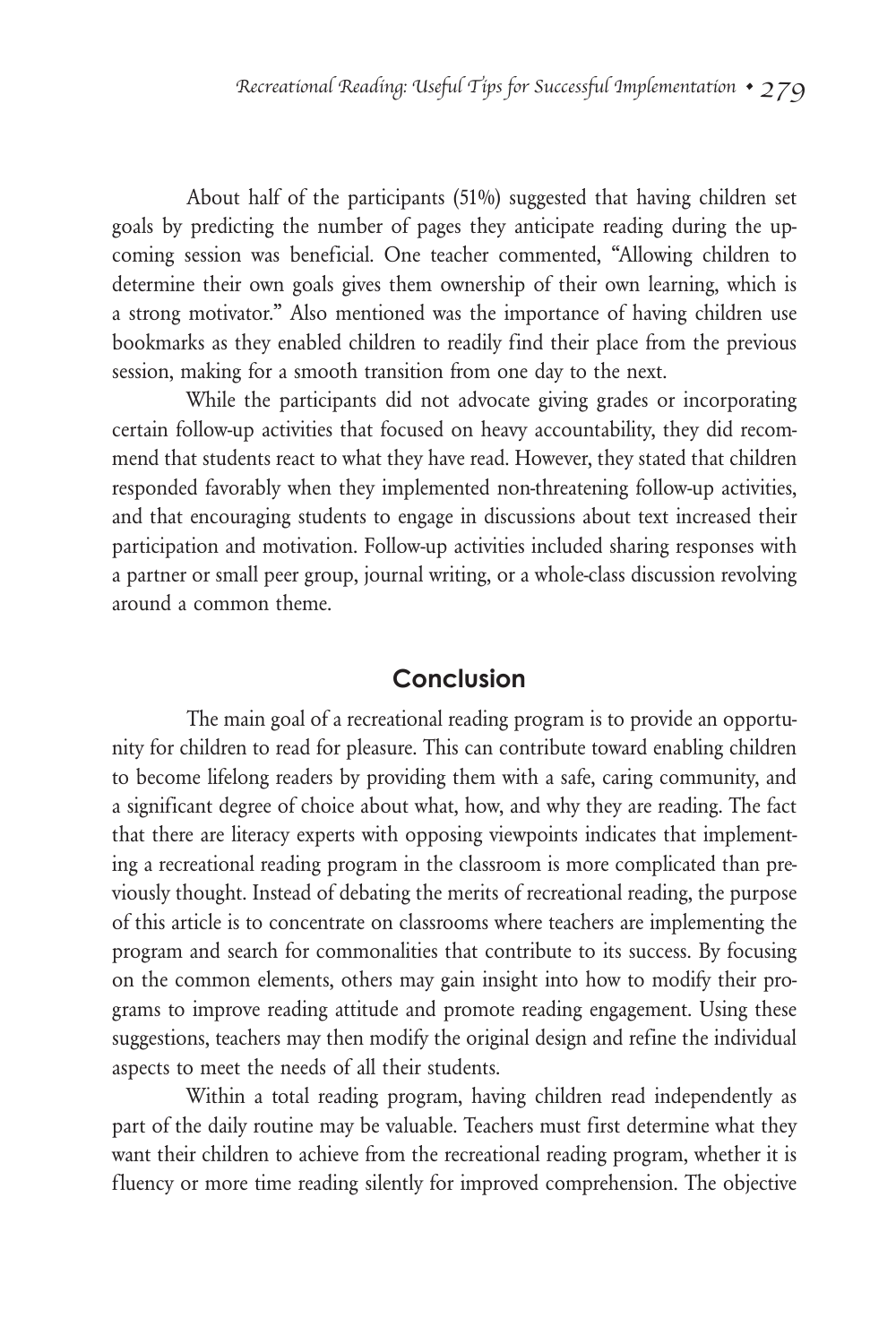will vary, depending on each student's individual needs. For example, goals for the more reluctant readers might include spending the entire time reading a very easy book, but for the more gifted student the goal might be to select books that are more challenging. It is imperative to understand that there are gifted, average, and struggling readers in most classrooms and the recreational reading program could help meet their literacy needs.

The results of this study indicate that there are certain factors that are common among these exemplary recreational reading programs. Within program factors, teachers stressed the importance of implementing a recreational reading program in conjunction with targeted instruction. They also noted the importance of implementing consistent scheduling and location patterns. The physical commonalities teachers noted included the importance of establishing classroom libraries that include a wide variety of reading material that rotates periodically. These findings are substantiated by Fisher (2001) who stressed the importance of classroom libraries for use as a springboard into wider reading. Additionally, participants felt that the teacher modeling a strategy for students to use in their book selection process helps ensure a positive match between the student and the material. Results also showed the importance of teachers knowing the student's independent reading level, and giving additional guidance in book selection to those students who require it.

Buddy modeling, sharing during follow-up sessions, setting goals, and using bookmarks are student facts teachers mentioned that contribute to the success of their program. These findings are substantiated by research that suggests providing students with opportunities after SSR to share their reflections aloud with their peers for discussion and feedback is valuable (Dymock, 2000; Guthrie & Wigfield, 2000; Widdowson, Moore, & Dixon, 1999).

This study addressed the program, physical, teacher, and student factors (see Table 2) of successful recreational reading programs. In order to develop as readers, students need to read and teachers must ensure that all of their students spend time reading every day. By understanding the common elements, teachers are more likely to develop a program in which all students participate in reading and rereading text. The findings from such an inquiry improve our understanding of how to design effective recreational reading programs. These programs take planning and thought, and teachers need guidelines if programs are to succeed. Hopefully, by expanding this knowledge base, more classroom teachers may be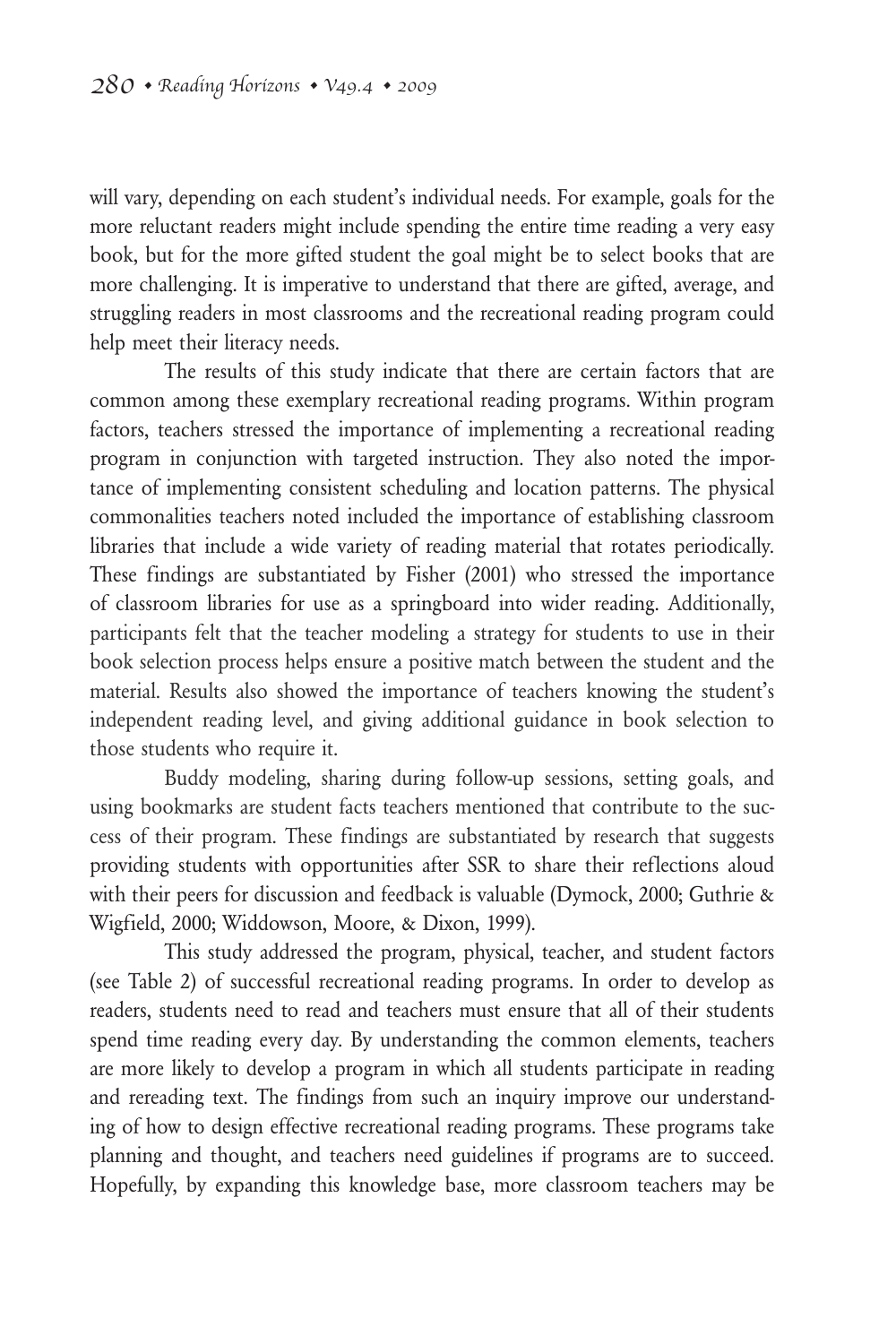encouraged to develop and implement successful recreational reading into their classrooms.

| Program                          | • Make RR one element of a balanced reading program.                                            |  |  |
|----------------------------------|-------------------------------------------------------------------------------------------------|--|--|
| <b>Factors</b>                   | • Incorporate teaching word identification and comprehension strategies<br>to supplement RR.    |  |  |
|                                  | • Read daily for an appropriate time length.                                                    |  |  |
|                                  | • Schedule RR at the same time daily.                                                           |  |  |
|                                  | • Change the physical environment.                                                              |  |  |
| Physical<br><b>Factors</b>       | • Establish classroom libraries with a wide array of reading material.                          |  |  |
|                                  | • Rotate and add new material to the classroom library.                                         |  |  |
|                                  | • Introduce the material through book walks to increase children's inter-<br>est in reading.    |  |  |
|                                  | • Develop a system where children can easily select appropriately leveled<br>material.          |  |  |
| <b>Teacher</b><br><b>Factors</b> | • Know the independent reading level of each student.                                           |  |  |
|                                  | • Help children make appropriate book selections by taking a supportive<br>role.                |  |  |
|                                  | • Give students guidelines for book selection.                                                  |  |  |
|                                  | · Give additional guidance for material selection to children who pretend<br>read.              |  |  |
|                                  | • Demonstrate interest in and enjoyment of reading by commenting<br>upon, and discussing books. |  |  |
| <b>Student</b><br><b>Factors</b> | · Buddy modeling.                                                                               |  |  |
|                                  | • Set goals by predicting the number of pages to be read.                                       |  |  |
|                                  | • Use bookmarks.                                                                                |  |  |
|                                  | • React to readings through non-threatening follow-up activities.                               |  |  |
|                                  | • Engage in discussions about text.                                                             |  |  |

**Table 2.** Summary of the Four Factors Related to Recreational Reading (RR)

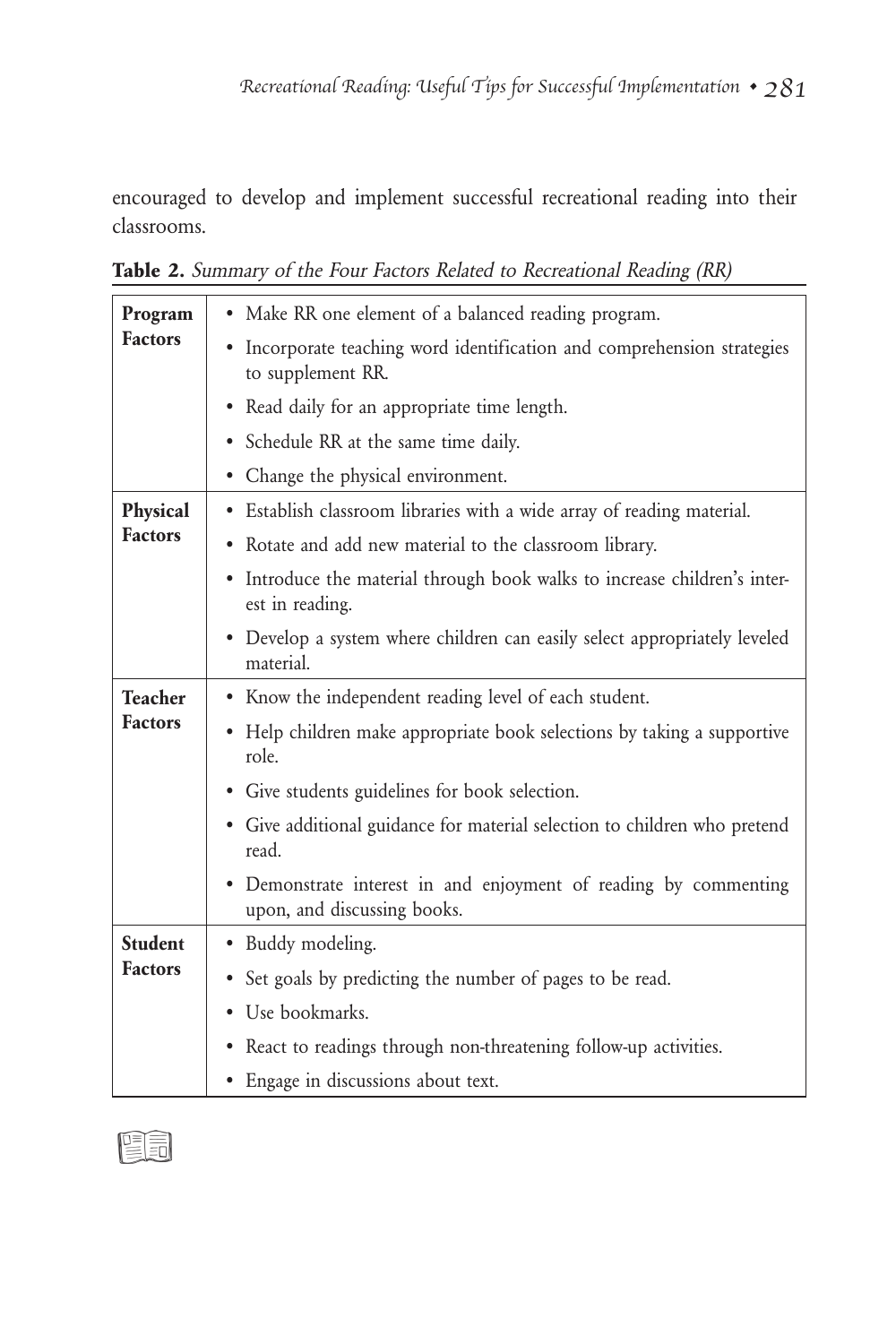### **References**

- Anderson, R., Hiebert, E., Scott, J., & Wilkinson, I. (1985). Becoming a nation of readers. Washington, DC: National Academy of Science.
- Aranha, M. (1985). Sustained silent reading goes East. The Reading Teacher, 39, 214- 217.
- Block, C. C. (2001). Case for exemplary instruction especially for students who begin school without the precursors for literacy success. National Reading Conference Yearbook, 49, 110-122.
- Block, C. C., & Dellamura, R. (2001). Better book buddies. The Reading Teacher, 54, 364-372.
- Block, C. C., & Mangieri, J. N. (1996). Reason to read: Thinking strategies for life through learning. Volumes 1, 2, and 3. Boston: Pearson.
- Bogdan, R., & Biklen, S. K. (2003). Qualitative research for education: An introduction to theories and methods. New York: Pearson.
- Collins, C. (1980). Sustained silent reading periods: Effect on teacher's behavior and students' achievement. The Elementary School, 81, 109-114.
- Duke, N. K., & Mallette, M. (2004). Literacy research methodologies. New York: Guilford.
- Duke, N. K. (2000). 3.6 minutes per day: The scarcity of informational texts in first grade. Reading Research Quarterly, 35, 202-224.
- Dully, M. (1989). The relationships among sustained silent reading to reading achievement, and attitudes of the at-risk student. (ERIC Document Reproduction Service, No. ED 312 631).
- Dwyer, E., & Reed, V. (1989). Effects of sustained silent reading on attitudes toward reading. Reading Horizons, 29, 283-293.
- Dymock, S. J. (2000). The effect of sustained silent reading on reading comprehension: A review of the research. Paper presented at the National Reading Conference, 50th annual meeting, Scottsdale, AZ.
- Fisher, D. (2001). We're moving on up: Creating a school-wide literacy effort in an urban high school. Journal of Adolescent & Adult Literacy, 45, 92-101.
- Gallik, J. D. (1999). Do they read for pleasure? Recreational reading habits of college students. Journal of Adolescent & Adult Literacy, 42, 480-488.
- Guthrie, J. T., & Wigfield, A. (2000). Engagement and motivation in reading. In M. L. Kamil, B. Mosenthal, P. D. Pearson, & R. Barr (Eds.), Handbook of reading research (3rd ed.). New York: Erlbaum.
- Ivey, G., & Broaddus, K. (2001). "Just plain reading:" A survey of what makes students want to read in middle school classrooms. Reading Research Quarterly, 36, 350-377.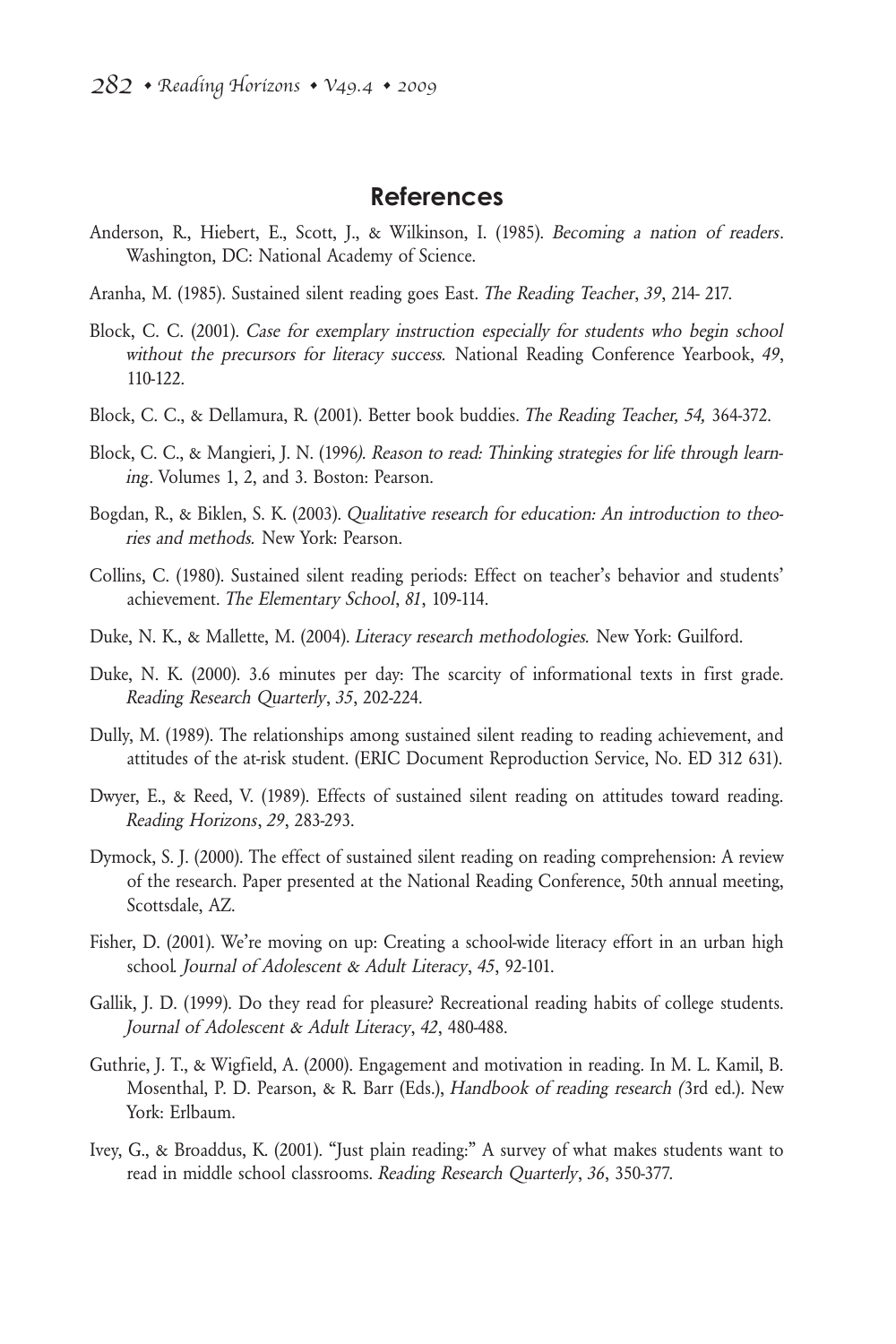- Krashen, S. (1993). The power of reading: Insights from the research. Englewood, CO: Libraries Unlimited.
- Langford, J. C., & Allen, E. G. (1983). The effects of U.S.S.R. on students' attitudes and achievement. Reading Horizons, 23, 194-200.
- Manning, G., & Manning M. (1984) What models of recreational reading make a difference? Reading World, 23, 375-380.
- Nagy, N. M., Campenni, C. E., & Shaw, J. N. (2000). A survey of sustained silent reading practices in seventh-grade classrooms. Reading Online. Retrieved August 10, 2008 from: http:// www.readingonline.org/articles/art\_index.asp? HREF=nagy/index.html.
- National Institute of Child Health and Human Development. (2000). Report of the National Reading Panel. Teaching children to read: an evidence-based assessment of the scientific research literature on reading and its implications for reading instruction: Reports of the subgroups (NIH Publication No. 00-4754). Washington, DC: U.S. Government Printing Office.
- Ohlhausen, M. M., & Jepsen, M. (1992). Lessons from Goldilocks. The New Advocate, 5, 31-46.
- Pallant, J. (2007). SPSS survival manuel: A step-by-step guide to data analysis. New York: McGraw Hill.
- Seidman, I. E. (1991). *Interviewing as qualitative research*. New York: Teachers College Press.
- Summers, E. G., & McClelland, J. V. (1982). A field-based evaluation of sustained silent reading (SSR) in intermediate grades. The Alberta Journal of Educational Research, 28, 100-112.
- Taylor, B., Frye, M., & Maruyama, K. (1990). Time spent reading and reading growth. American Educational Research Journal, 27, 351-362.
- Wiesendanger, K. D., & Bader, L. (1989). SSR: Its effects on students' reading habits after they complete the program. Reading Horizons, 29, 162-166.
- Widdowson, D. A., Moore, A.W., & Dixon, R. S. (1999). Engaging in recreational reading. In G. B. Thompson & T. Nicholson (Eds.), Learning to read: Beyond phonics and whole language (pp. 215-226). New York: Teachers College Press.
- Wilmont, M. P. (1975). An investigation of the effect upon the reading performance and attitude toward reading of elementary grade students of including in the reading program a period of sustained silent reading. Unpublished doctoral dissertation, University of Colorado, Boulder.